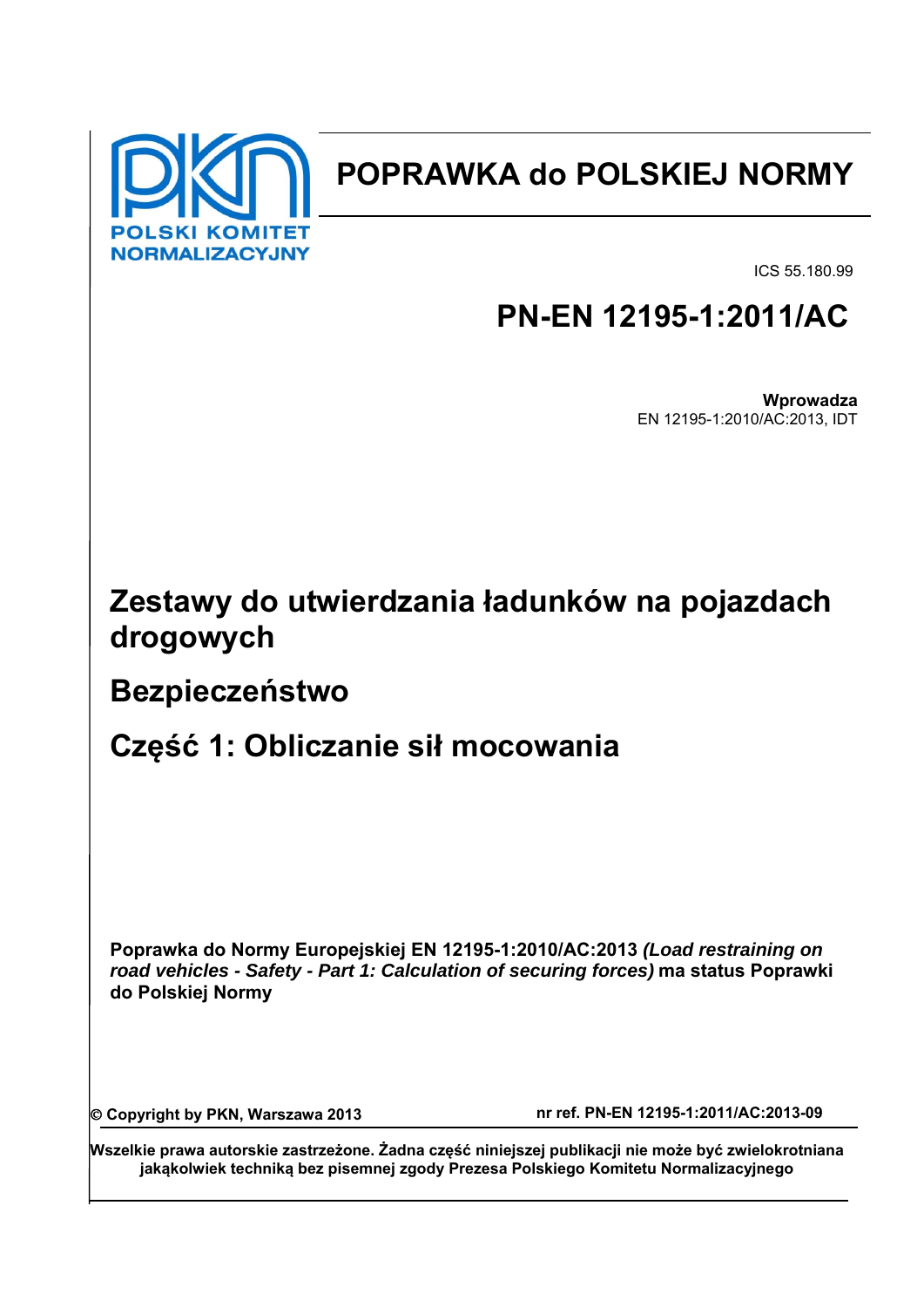#### **PN-EN 12195-1:2011/AC:2013-09**

#### **Przedmowa krajowa**

Niniejsza poprawka została zatwierdzona przez Prezesa PKN dnia 9 września 2013 r*.* 

Komitetem krajowym odpowiedzialnym za poprawkę jest KT nr 163 ds. Lin i Transportu Linowego.

Istnieje możliwość przetłumaczenia poprawki na język polski na wniosek zainteresowanych środowisk. Decyzję podejmuje właściwy Komitet Techniczny.

W sprawach merytorycznych dotyczących treści normy można zwracać się do właściwego Komitetu Technicznego lub właściwej Rady Sektorowej PKN, kontakt: www.pkn.pl

#### **Nota uznaniowa**

Poprawka do Normy Europejskiej EN 12195-1:2010/AC:2013 została uznana przez PKN za Poprawkę do Polskiej Normy PN-EN 12195-1:2011/AC:2013-09.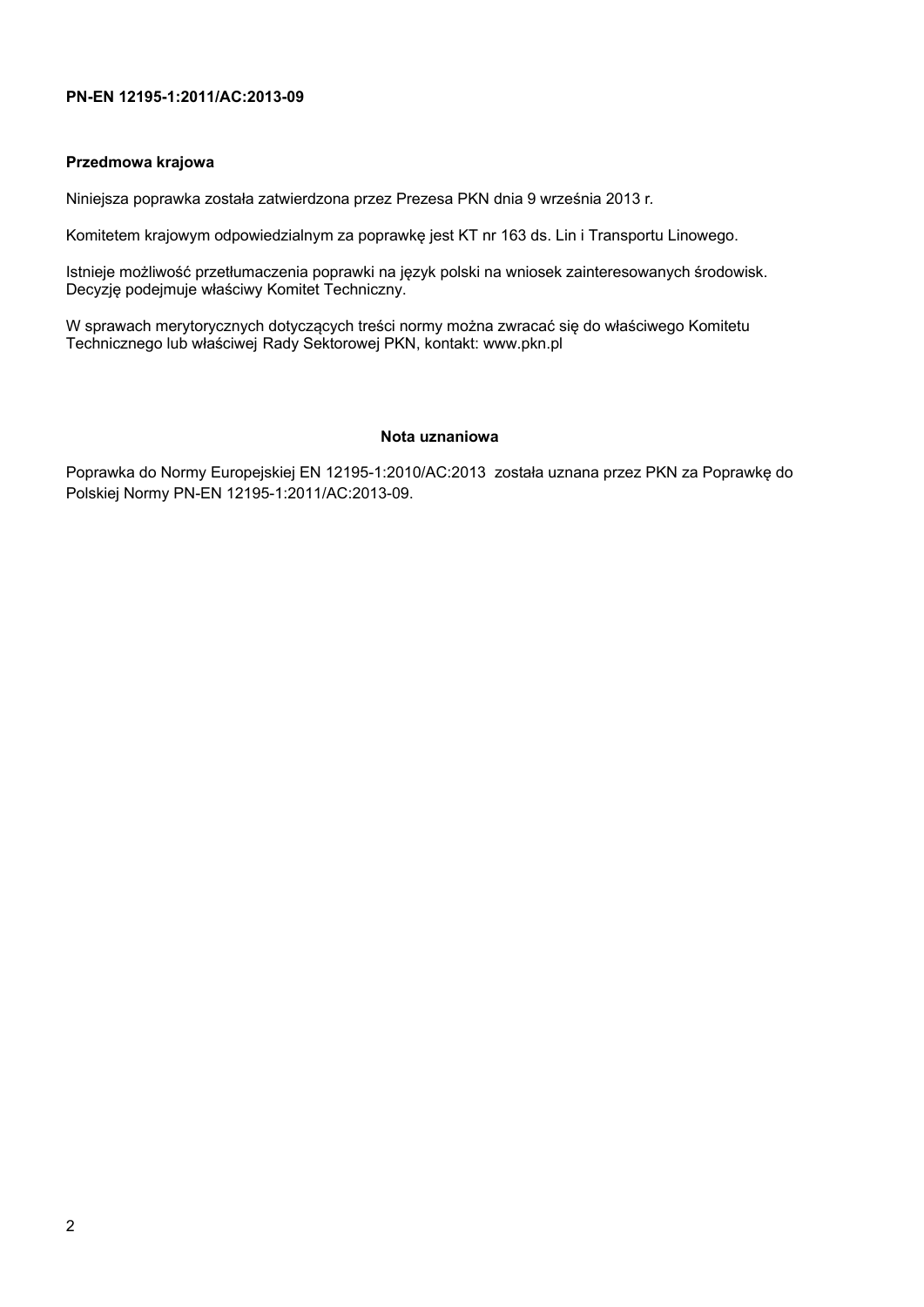### EUROPEAN STANDARD

# NORME EUROPÉENNE

### EUROPÄISCHE NORM

### **EN 12195-1:2010/AC**

 July 2013 Juillet 2013 Juli 2013

**ICS** 55.180.99

#### English version Version Française Deutsche Fassung

 Load restraining on road vehicles - Safety - Part 1: Calculation of securing forces

Dispositifs d'arrimage des charges à bord des véhicules routiers - Sécurité - Partie 1: Calcul des forces de retenue

 Ladungssicherung auf Straßenfahrzeugen - Sicherheit - Teil 1: Berechnung von **Sicherungskräften** 

This corrigendum becomes effective on 24 July 2013 for incorporation in the three official language versions of the EN.

Ce corrigendum prendra effet le 24 juillet 2013 pour incorporation dans les trois versions linguistiques officielles de la EN.

Die Berichtigung tritt am 24. Juli 2013 zur Einarbeitung in die drei offiziellen Sprachfassungen der EN in Kraft.



EUROPEAN COMMITTEE FOR STANDARDIZATION COMITÉ EUROPÉEN DE NORMALISATION EUROPÄISCHES KOMITEE FÜR NORMUNG

**Management Centre: Avenue Marnix 17, B-1000 Brussels** 

© 2013 CEN All rights of exploitation in any form and by any means reserved worldwide for CEN national Members. Tous droits d'exploitation sous quelque forme et de quelque manière que ce soit réservés dans le monde entier aux membres nationaux du CEN. Alle Rechte der Verwertung, gleich in welcher Form und in welchem Verfahren, sind weltweit den nationalen Mitgliedern von CEN vorbehalten.